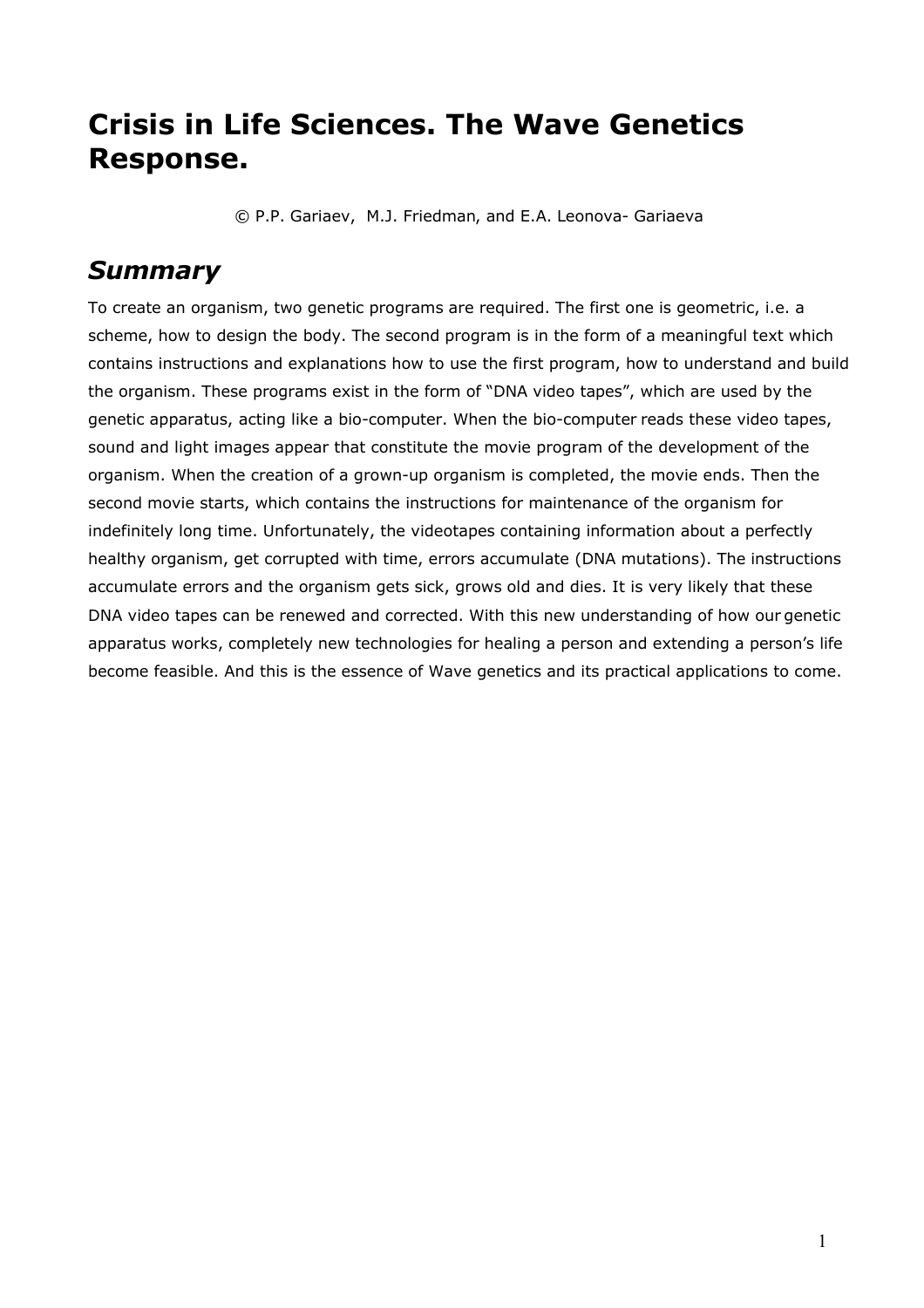## *1. Genetics and its problems*

### **"Central dogma" of genetics**

**The genetic apparatus of every organism on Earth, including humans consists of chromosomes, where all genetic information of an organism, such as DNA or RNA, is stored. The paradigm or** "**Central dogma" of genetics and molecular biology states that:**

- **1) The genetic apparatus operates as a purely material structure.**
- **2) All the functions of genetic control of an organism are localized in approximately 2% of DNA, the so called coding DNA of an organism. The remaining 98% of the genetic apparatus code nothing, and are garbage or junk DNA, which mainly represents a graveyard of virus DNA**.

**The 2% coding DNA code proteins and RNA. Note however that genes of a human or genes of a fly or genes of a worm or genes of a plant are almost indistinguishable.**

The biologists and geneticists use the language of analogies and metaphors to explain how **genetic apparatus** operates. The **genetic apparatus consisting of 46 chromosomes is viewed as a library consisting of 46 volumes or books.** Each b**ook (a chromosome), contains a text (instructions of how to build an organism) which consists of sentences (DNA) consisting of words (genes). And each word (a gene) consists of 4 letters (certain "chemical letters"), i.e. the "genetic alphabet" consists of only 4 "letters". The material realizations of the DNA molecules are famous double helixes, consisting of segments which are genes. In essence, genetic apparatus** operates **as follows. The texts, written in the "DNA language", are first translated by the organism into the "RNA language" and then into the "Protein language. And proteins are the stuff that we are mostly made of (not counting water). Proteins perform two principle functions in the organism: they metabolize substances that we eat and participate in the**

morphogenesis, i.e. development of the **spatial-temporal organization of an organism**.

Here texts are 2% coding DNA, which are matter and matter only, like a physical book. And the analogy with a book ends here.

#### **What genetics currently cannot explain**

We point here to some important well established facts within genetics which "Central dogma" of genetics cannot explain. As everyone knows, huge biological differences between different species are transmitted from parents to children. In other words, there are huge genetic differences between different organisms. At the same time, genes and proteins are practically the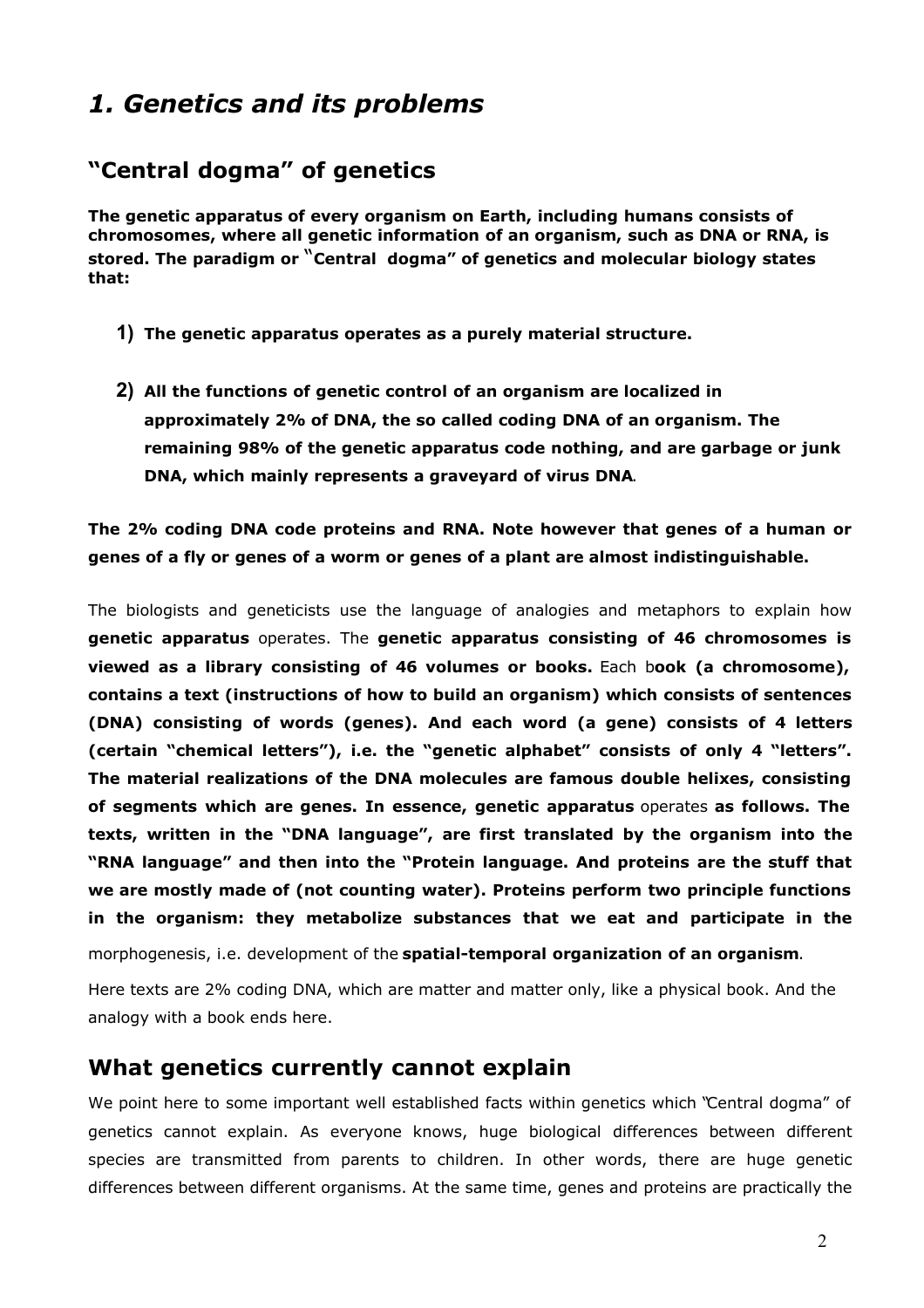same for different species. Hence we can think about proteins as a set of "bricks" that can be used to build and maintain all kind of "houses", i.e. organisms: plants, animals, humans. An unresolved problem: **how to explain huge differences in the morphogenesis, i.e. in the development of an organism from an embryo, between different species?**

**Genome (total sum of all genetic material) of an organism cannot consist of 98% of garbage. This is nonsense from the perspective of evolution, which throws away anything unnecessary.** Geneticists and embryologists discovered existence of special proteins which determine the shape and size of particular parts of an embryo, i.e. a hand, an ear, etc. However, this description contains a key unresolved problem, namely, some of these proteins are synthesized in one place of an organism, while their action in the form of a command is immediately expressed in another place of the embryo separated from the first one by hundreds of cells. There is no explanation for this immediate distant transmission of the command.

# *2. Experimental data questions "Central dogma" of genetics and the paradigm of life sciences*

Some critical experimental data have been rapidly accumulating over the recent decades. This data unambiguously points to significant gaps and inconsistencies in "Central dogma" of genetics. Moreover, this data challenges us to find courage in ourselves to rethink and revise the whole premises of our understanding of the nature of life. We summarize here the highlights of this data.

## **DNA phantom effect**

A quartz cuvette with a DNA sample is moved from one location to another. And a trace, a phantom, is left in the air in the original location of the sample. This phenomenon was registered using the laser spectroscopy method by P. Gariaev in 1984 in Russia and by the group of R. Pecora in 1990 in the U.S.A. Gariaev also investigated the stability of the phantom and he found the following. After blowing the phantom away by the gaseous nitrogen, it comes back in 5-8 minutes. And the phantom disappears completely after 1 month. We remark that sound waves radiated by the DNA molecules were registered in these experiments.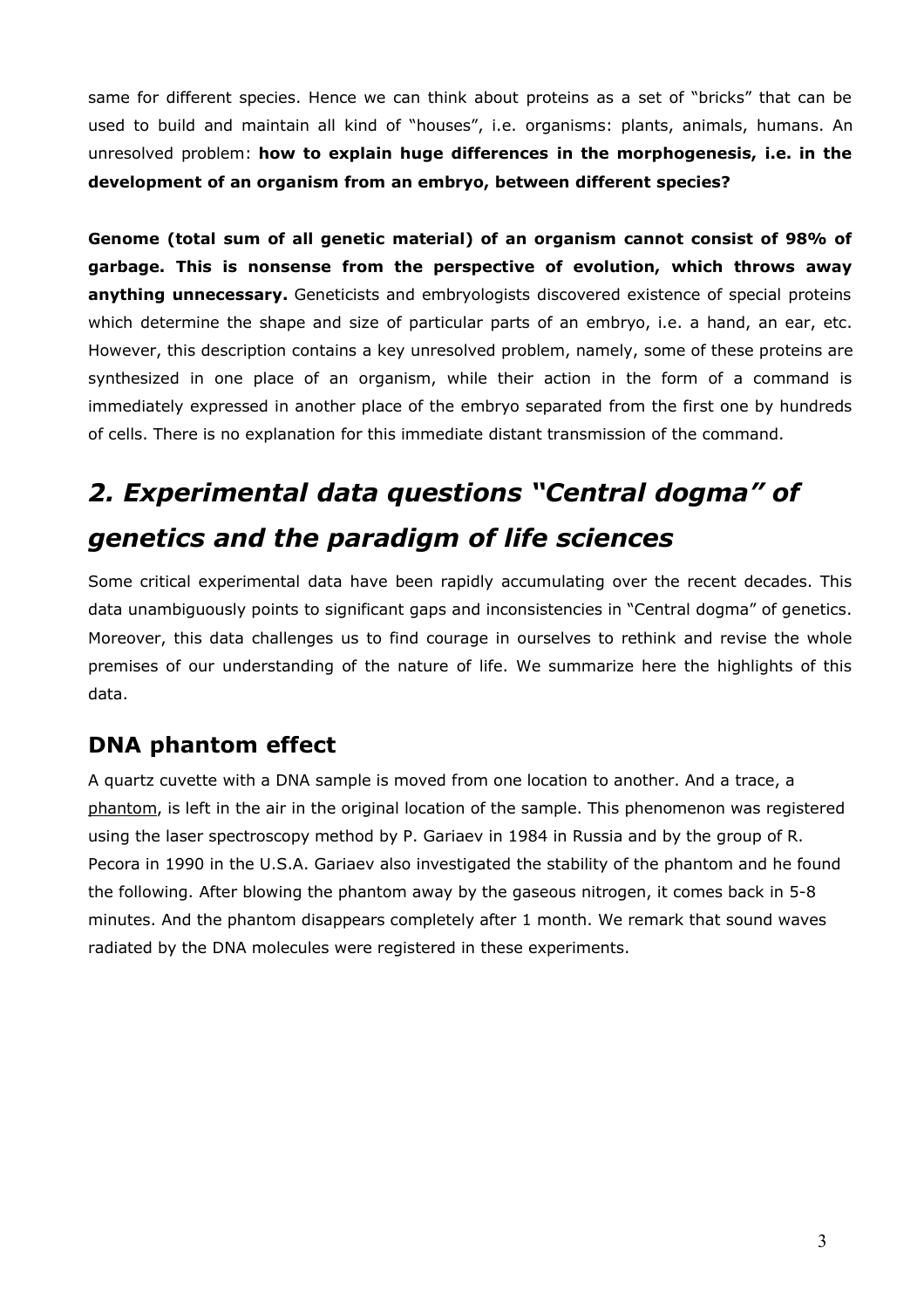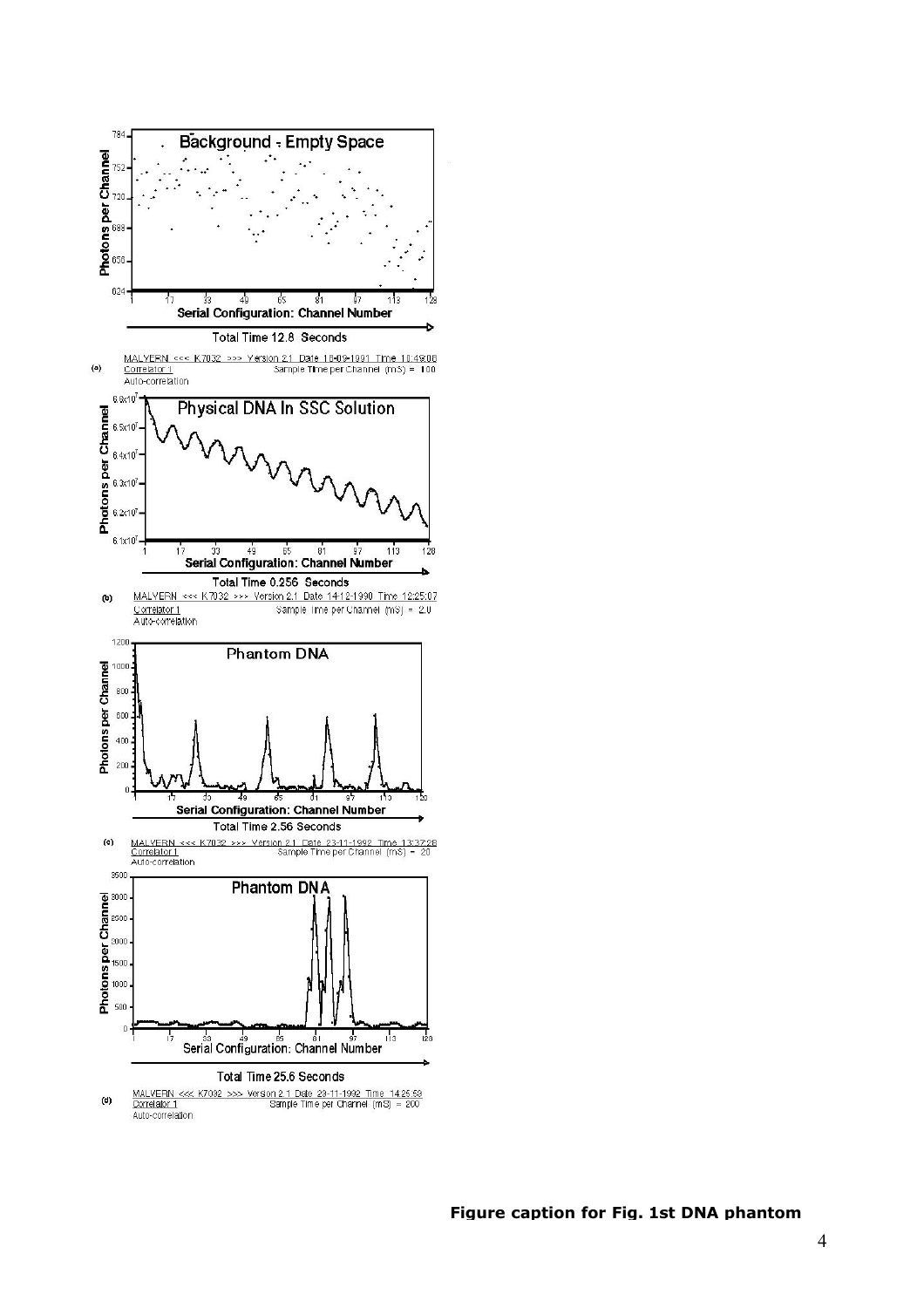Appearance of a "DNA phantom" when using a correlation laser spectroscopy (Spectrometer "Malvern") method.

1-st figure, top: the background spectrometer readings before introduction of a water solution of a DNA sample.

2-nd figure from the top: DNA sample in the form of a water solution (3ml, 1mg/ml in a quartz cuvette) is inserted into the spectrometer. The dynamical spectrum of fluctuations of DNA molecules is registered.

3-rd figure from the top: the cuvette with the DNA sample is removed from the spectrometer. And one would naturally expect to see the background spectrometer readings, like at the 1-st figure. However, instead the spectrometer registers presence of certain fine structures, a "DNA phantom", in the same location where the cuvette with the DNA sample initially was.

4-th figure from the top: the spectrometer readings in 10 minutes after the removal of the cuvette with the DNA sample.

After the cuvette part of the spectrometer was cleared by gaseous nitrogen, the spectrometer started giving the background readings, like in the 1-st figure above, but in 5-8 minutes a "phantom" was registered again. This procedure was repeated many times, and each time a "DNA phantom" would return. Approximately in one month the "phantoms" gradually disappeared, or ceased to be registered, shifting beyond limits of sensitivity of the spectrometer.

In 2005 a group of P. Gariaev in Russia performed the following experiment. DNA samples were exposed to electromagnetic fields in certain frequency ranges. As a result, various luminous wave structures were created in the air nearby. They were recorded on film. These amazing phantom structures were found to move along complicated trajectories. Moreover, they mimicked the shape of the DNA sample and some objects surrounding it.



#### **Effect of multi-replication of the DNA sample and of some objects surrounding it.** A

DNA sample from a cow's spleen in the form of an air dried preparation is placed in a cell made of aluminum foil. The sources of the excitation EM (electromagnetic) fields in the range from ultraviolet to infra-red ranges are placed above the preparation.

On the left: the control, the sources of the EM fields are switched off.

On the right: the experiment, the sources of the EM fields are switched on.

Several luminous wave patterns are visible. They are replicas of the DNA, of the light sources, and of the equipment used for the DNA excitation. All the replicas initially move to the right. However, once the DNA preparation is touched mechanically, the replicas start moving to the left, and then disappear in 5-8 seconds.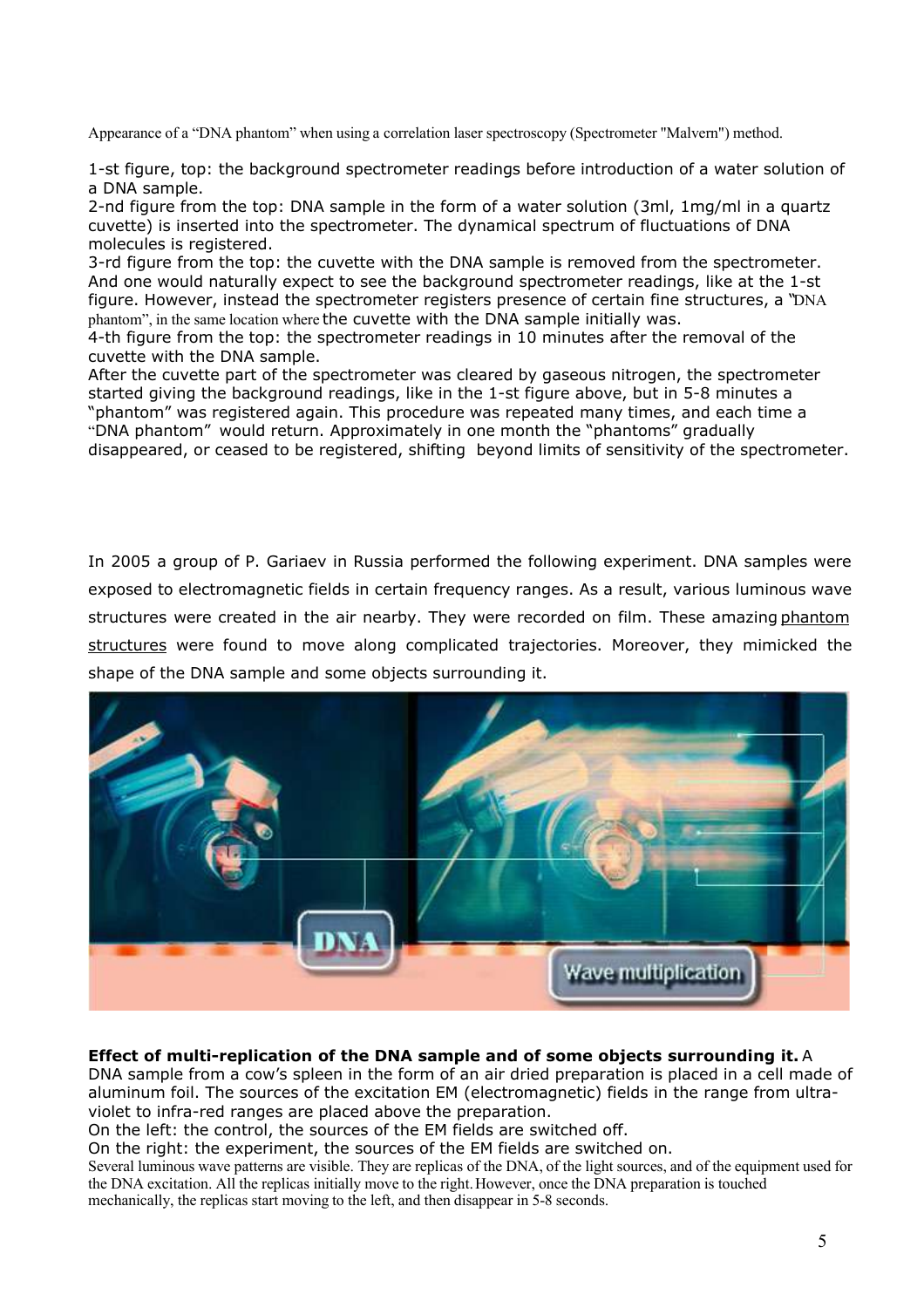## **Phantom leaf effect**

In 1975 V. Adamenko in Russia performed the following experiment. After a part of a living leaf was cut and the remaining part was placed into a high frequency electromagnetic field, a visual image of the whole leave appeared. In other words, a phantom image of the cut part appeared which lived for 10-15 seconds and could be recorded on film. The experiment was reproduced by the Gariaev group and many other laboratories in the world.

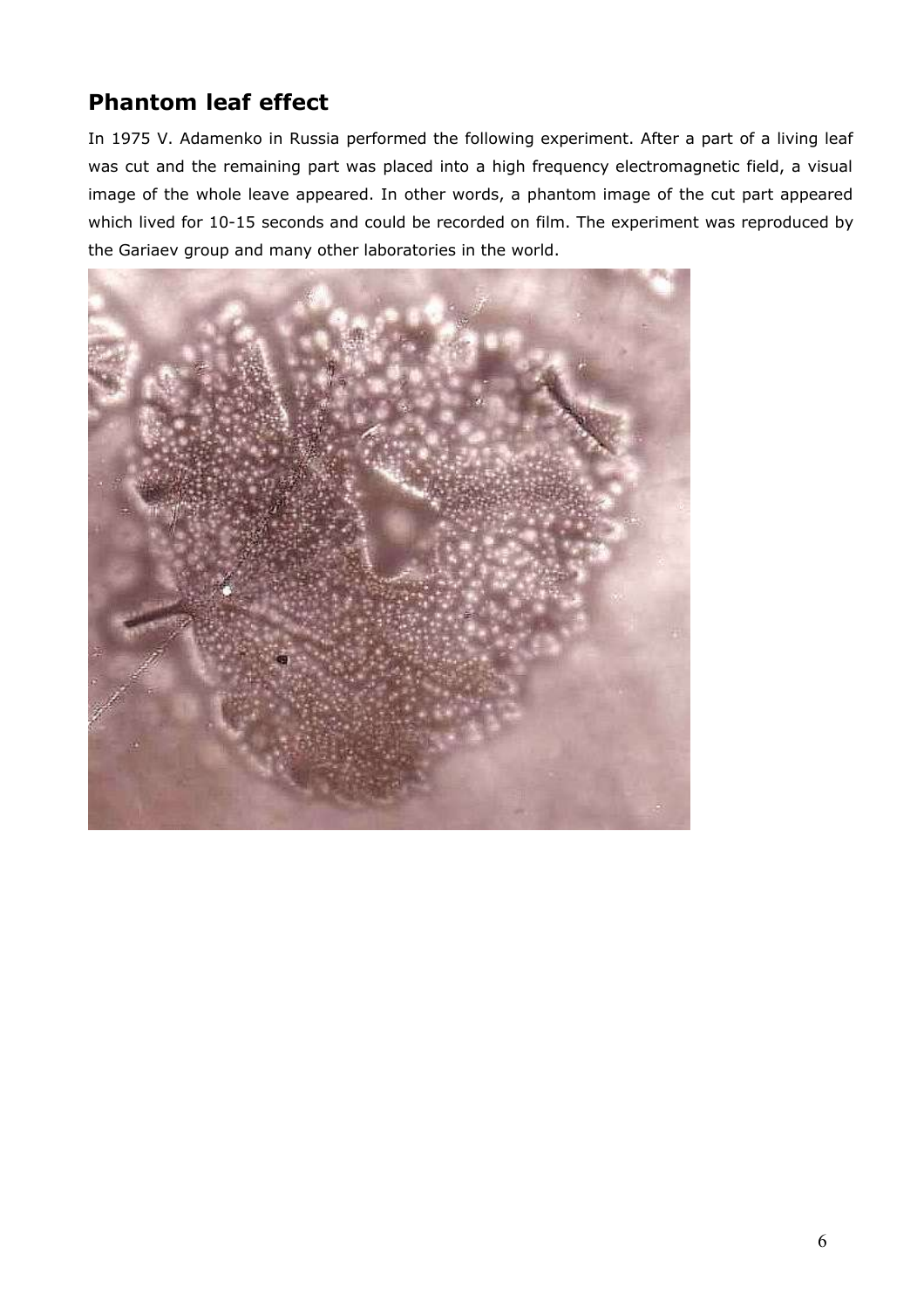

## **Cytopathic (cell pathological) "mirror" effect**

During the period from 1980 to 1990 a group of V. Kaznacheev in Russia performed a series of experiments to investigate the following phenomena. Two identical cell cultures were placed into hermetically sealed glass containers separated from each other by a quartz barrier. A pathology was introduced into one of those cultures. Within 2-3 days the second cell culture displayed the same pathology.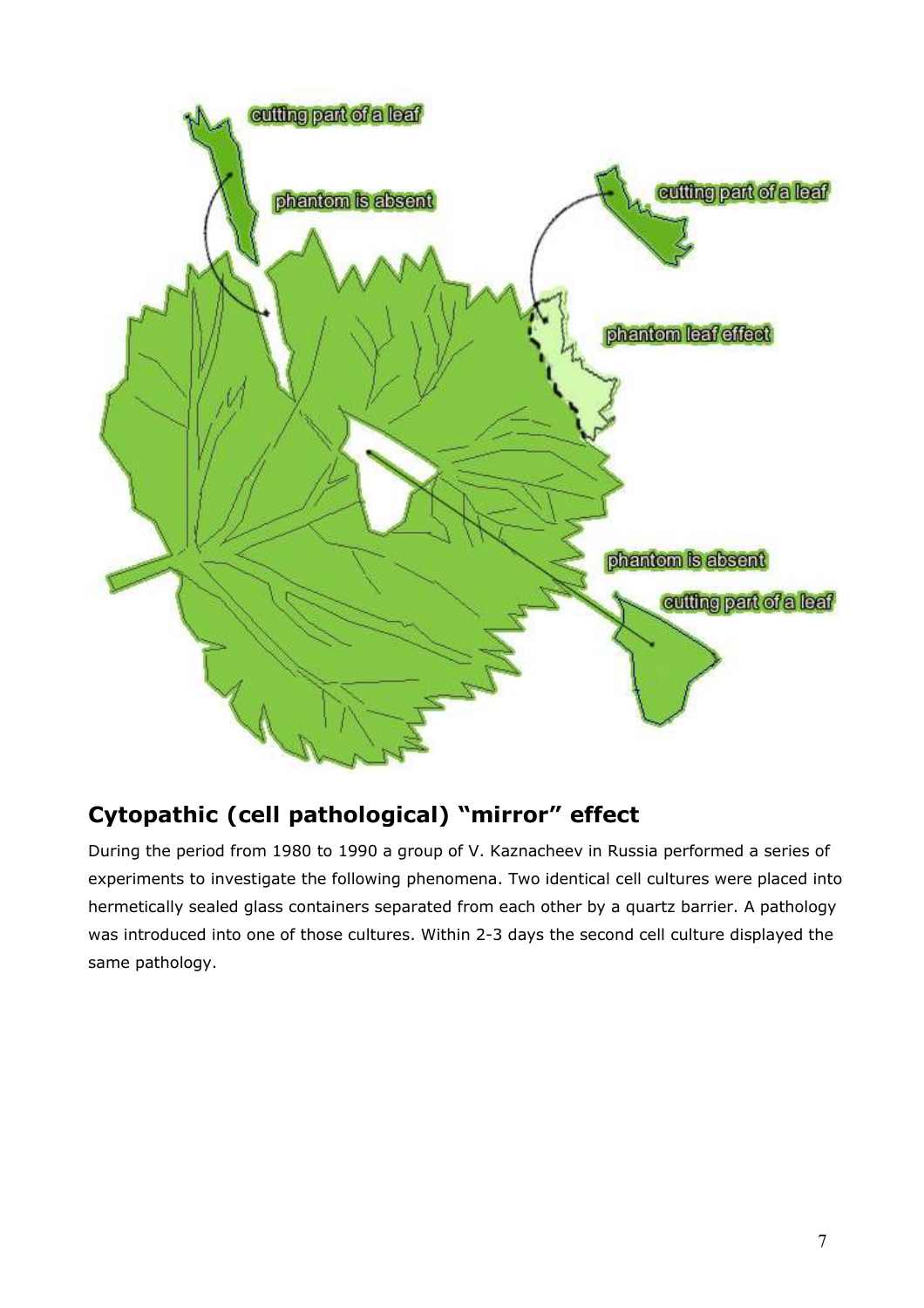## **Distant interaction between embryos**

In 2000 V. Burlakov in Russia discovered the following phenomena. Two embryos of certain fish in different embryonic stages of their **development were placed into hermetically sealed glass containers separated from each other by a quartz barrier.** After several weeks the embryos started to display malformations. And what is even more interesting, the types of malformations were dependent on the differences in embryonic stages of development between the two embryos. In particular, for the same embryonic stage of one embryo, different embryonic stages of the other one induced different malformations for the first one. According to the established embryogenethis theory, and biology, in general, any distant interaction between embryos is impossible.

### **Holographic transmission and programming of the morphogenic information**

In 2000 V. Budakovski in Russia performed the following experiment. He recorded a fragment of a tissue of a raspberry plant on a hologram using a red laser and then transmitted the hologram to a raspberry plant tumor (callus). And after several months the callus developed into a raspberry plant. The plant science cannot explain these results.

#### **Wave genetics techniques heal diabetes in rats**

These are more advanced experiments than those described before, and they are based on the principles and technology of Wave genetics (see section on Wave genetics below). Three series of experiments with identical protocol were conducted by the groups of P. Gariaev in 2000 in Moscow Russia, in 2001 in Toronto, Canada, and in 2005 in Nizhni Novgorod, Russia. The goal of the experiments was to **test new technology for regenerating damaged pancreas**. The pancreas is an endocrine gland which has several important functions, the major one being production of insulin, a hormone responsible for sugar metabolism.

A control group of rats was injected a lethal dose of a poison called *alloxan* which destroys pancreas, the hormone responsible for insulin production in an organism. As a result, all the rats in the control group developed type 1 diabetes (high blood glucose concentration level) and died within 4-6 days. Then the same lethal dose of *alloxan* was injected to another group of rats. And when the rats in this second group reached the critical condition, they were exposed to a healing wave information. As a result of that exposure, the sick rats were healed, their blood sugar levels normalized. The missing pancreatic organs of all the rats in this group were reconstructed, due to the wave information transmissions they were exposed to. This healing wave information was produced by a laser bio-computer when the laser beam scanned the healing matrix. And this healing matrix was created when the bio-computer read information from the pancreas and spleen which were surgically removed from healthy newborn rats of the same species as those used in the *alloxan* experiments.

One can explain the results of the experiment using the following analogy. The pancreas gland contains DNA-movies with information about healthy condition of the pancreas in its genetic apparatus. And this video morphogenic information programmed the stem cells of sick rats to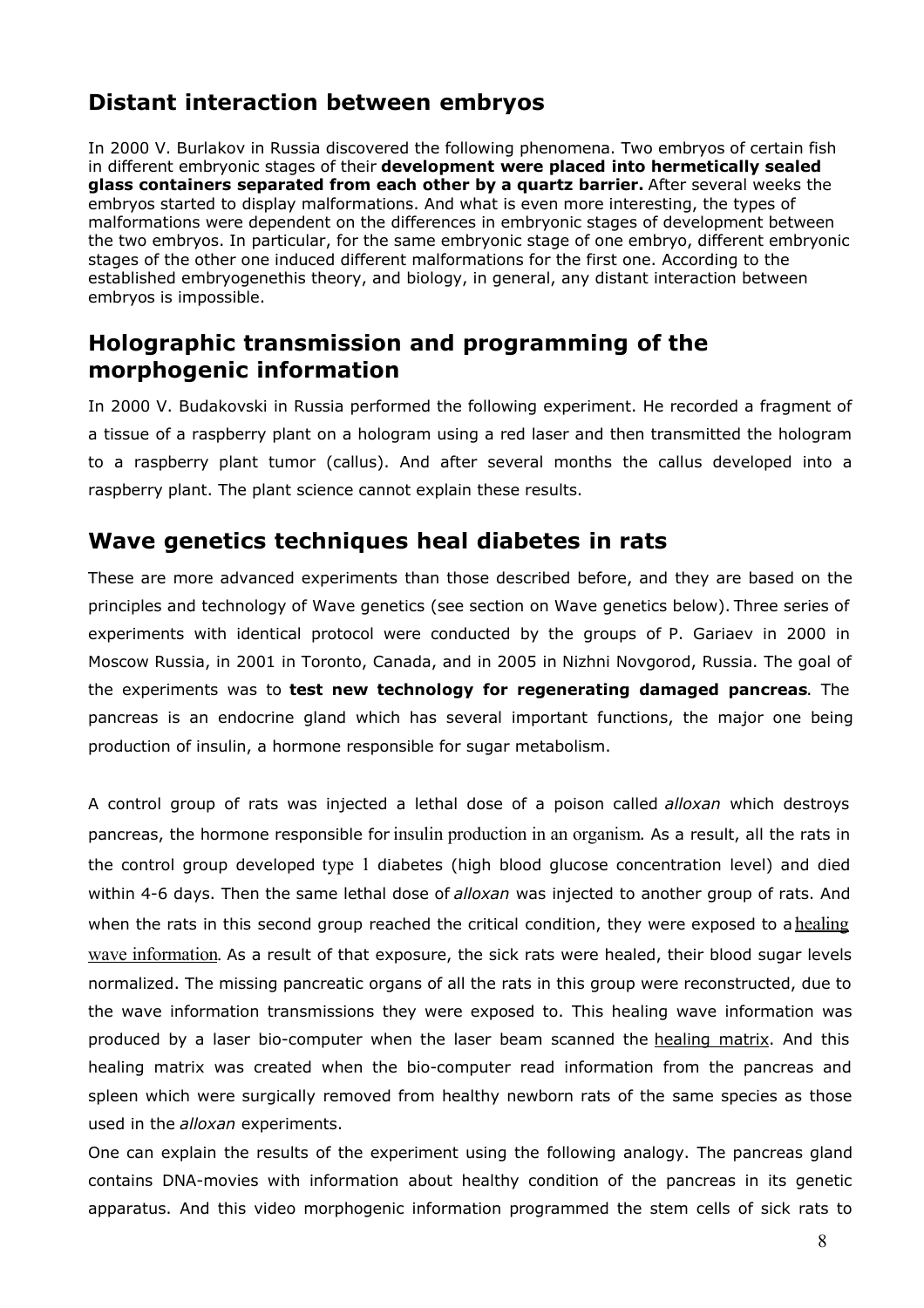regenerate their pancreas gland. Combined statistics for all 3 series of experiments is as follows. **Altogether, around 90% of all the rats had their pancreas gland restored and their health recovered.**

In some of the experiments the bio-computer was modified to allow successful transmission of the healing information to sick rats at the distance of up to 20 kilometers. Note, that no known physical fields have the capability to transmit such extremely weak signals with such unbelievably powerful results.



**Blood Glucose Concentration over Time as a function of the Alloxan Injection and the Consecutive Laser Bio-computer Treatment by the wave information**

The healing effect of the treatment of sick rats by the wave information produced by a laser biocomputer. In this experiment, the distance from the healing matrix, scanned by the laser beam, to the sick rats was 1cm.

## *3. A new paradigm for life sciences*

The experimental data presented above represents critical evidence that forces us to conclude that some key elements are missing in our current understandings about life, and life processes. In other words, **our western scientific paradigm is incomplete**. And we now articulate an extended paradigm which provides a natural and simple conceptual framework to account for those experiments. Of course, many researchers made contribution in this area and we do not claim originality. We hope that our emphasis on connections to experimental data will stimulate research in this new and exciting area.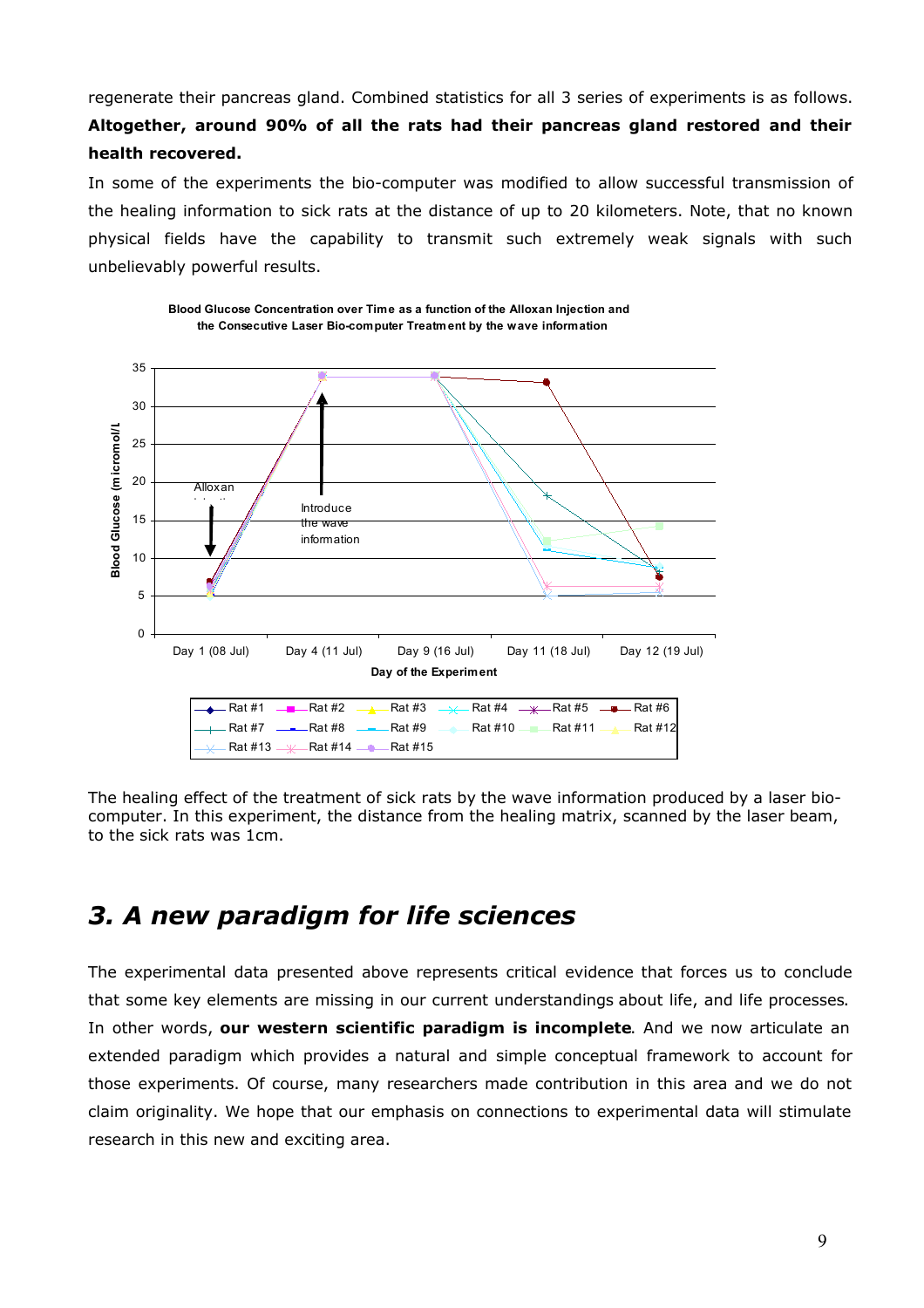We are guided by a famous principle in philosophy of science known as Occam's razor principle. This principle says that one should always make the simplest possible or "minimal" theoretical assumptions to account for new knowledge being incorporated into an existing theory. We remark that the Wave genome theory, being developed by the group of P. Gariaev, is one of the first examples of a **scientific theory** emerging within this new paradigm. And it will be outlined below.

#### **Postulates of the new paradigm**

- 1) All living organisms consist of two substances: the **material substance** and the **energyinformational (EI)** (or subtle) **substance**.
- 2) The key property which distinguishes the EI substance, and the corresponding EI field, from all other substances and fields known in modern physics, is that the EI substance is omnipresent, i.e. it is present simultaneously at each point in space of our three dimensional material world. This means, in particular, that the distance between EI substances of any two material objects in our three dimensional world is always zero, no matter how far are they located physically from each other.
- 3) In agreement with Postulate 1), we assume that each living organism exists at two levels: the **material level** and the **EI level**.
- 4) The two levels of an organism are intimately linked with each other, affecting the conditions of one another and reflecting the conditions of each other. Moreover, the **EI level is the primary causation level** in this linking.
- 5) We define **life as a dynamic exchange of energy and information between a physical organism and its EI (or subtle) counterpart**.

#### **Application of the new paradigm to explain anomalous experimental data**

We illustrate here that our extended paradigm can easily account for the experiments described in Section 2.

*DNA phantom effect***.****This** experiment **can be interpreted as follows. In the process of taking the laser spectroscopy measurements, a laser ray was sent to the DNA sample. During that time some information and energy was transmitted from the DNA sample to its counterpart at the EI level. After the (material) DNA sample was removed, the process of transmission of information and energy was reversed. Specifically, the DNA sample at the EI level was still at the same place, and it started sending information and energy back to the same physical location from which the material DNA sample was removed. And as result, a DNA phantom was detected at the same physical location.**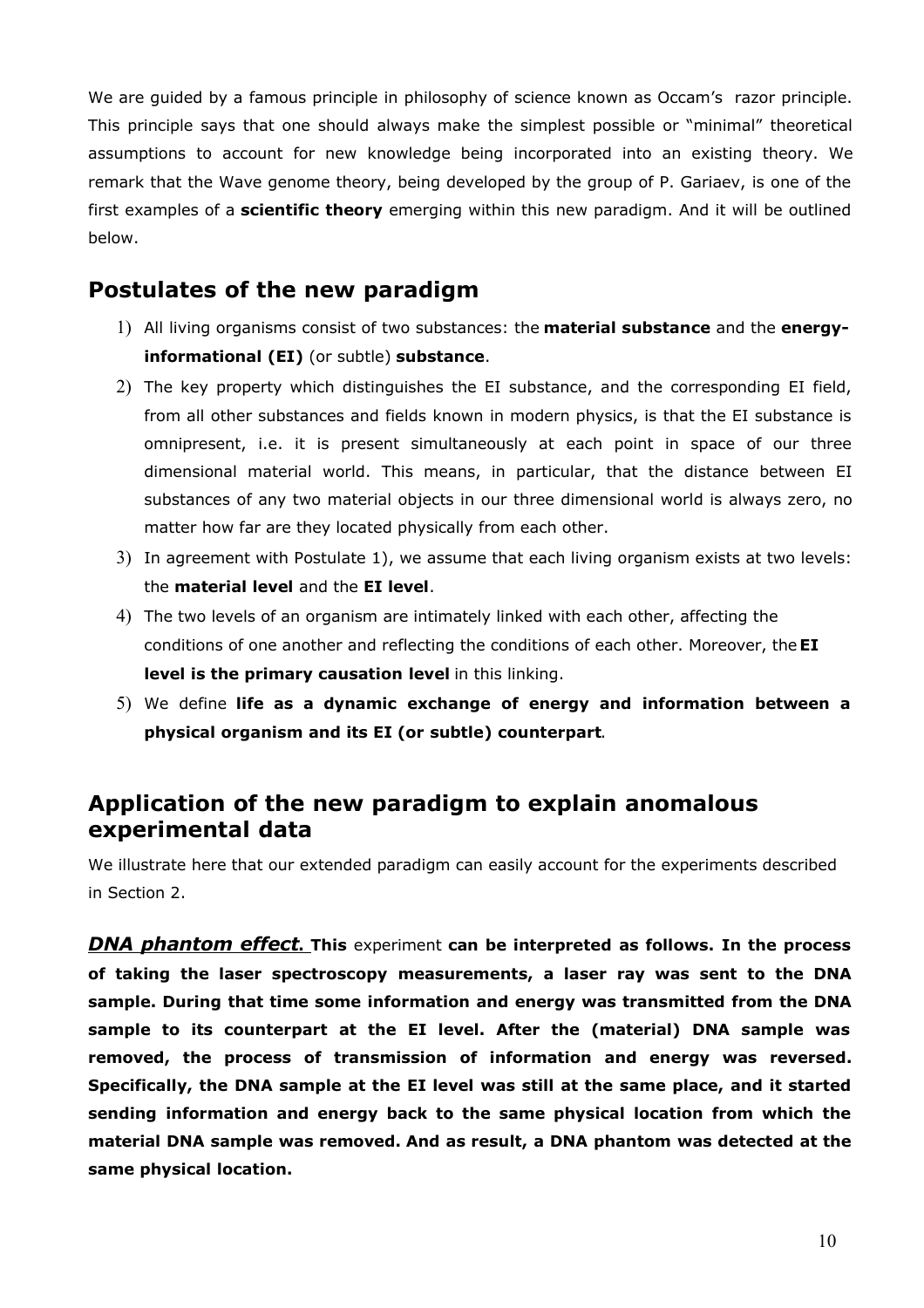**Distant interaction between embryos.** This experiment can be interpreted as an exchange of information and energy along the following chain (the first embryo at the material level) -> (the first embryo at the EI level) ) -> (the second embryo at the EI level) -> (the second embryo at the material level). Obviously the directions in the chain can be reversed.

*Wave genetics techniques heal diabetes in rats.* **This** experiment **can be interpreted similarly to the previous one. One difference would be the following. To explain** transmission of the healing information to sick rats at the distance of 20 kilometers without energy expenditure, we need to take advantage of Postulate 2), which in this case says that **the distance between EI pancreatic DNA recording in the wave bio-computer and the EI pancreatic DNA of sick rats is zero, and hence we do not need energy to transmit the information.**

## *4. Wave genetics*

### *Brief historical perspective*

The concept of biological field has been developed by a number of researchers. Due to very limited space, we only mention two names. A. Gurvitch in Russia around 1920 pointed to a necessity to introduce the concept of biological field of a chromosome, as complimentary to genes, to account for special organization of an organism. According to R. Sheldrake, UK, creation may be viewed as a living organism. This ancient concept challenges the notion of the universe as a mechanism with God as the great mechanic. His theory of "formative causation" implies a non-mechanistic Universe, governed by laws which themselves are subject to change. The hypothesis of morphic resonance and morphic fields that he has developed is as an alternative to mechanistic thinking in biology. The concepts of Wave genetics of Gariaev and his group have been nurtured by the existing tradition that has facilitated their breakthrough in both experimental and theoretical directions.

### *Basic principles of Wave genetics*

- 1) 98% Garbage DNA is not actually "Garbage DNA", but is a **supercode**, and this code (or codes) are of a **higher** level than those coding RNA and proteins. This "higher level" is the **"wave level"**.
- 2) Genome is a quasi intelligent system.
- 3) The function of the wave level of genetic coding is to program the spatial-temporal organization of an organism.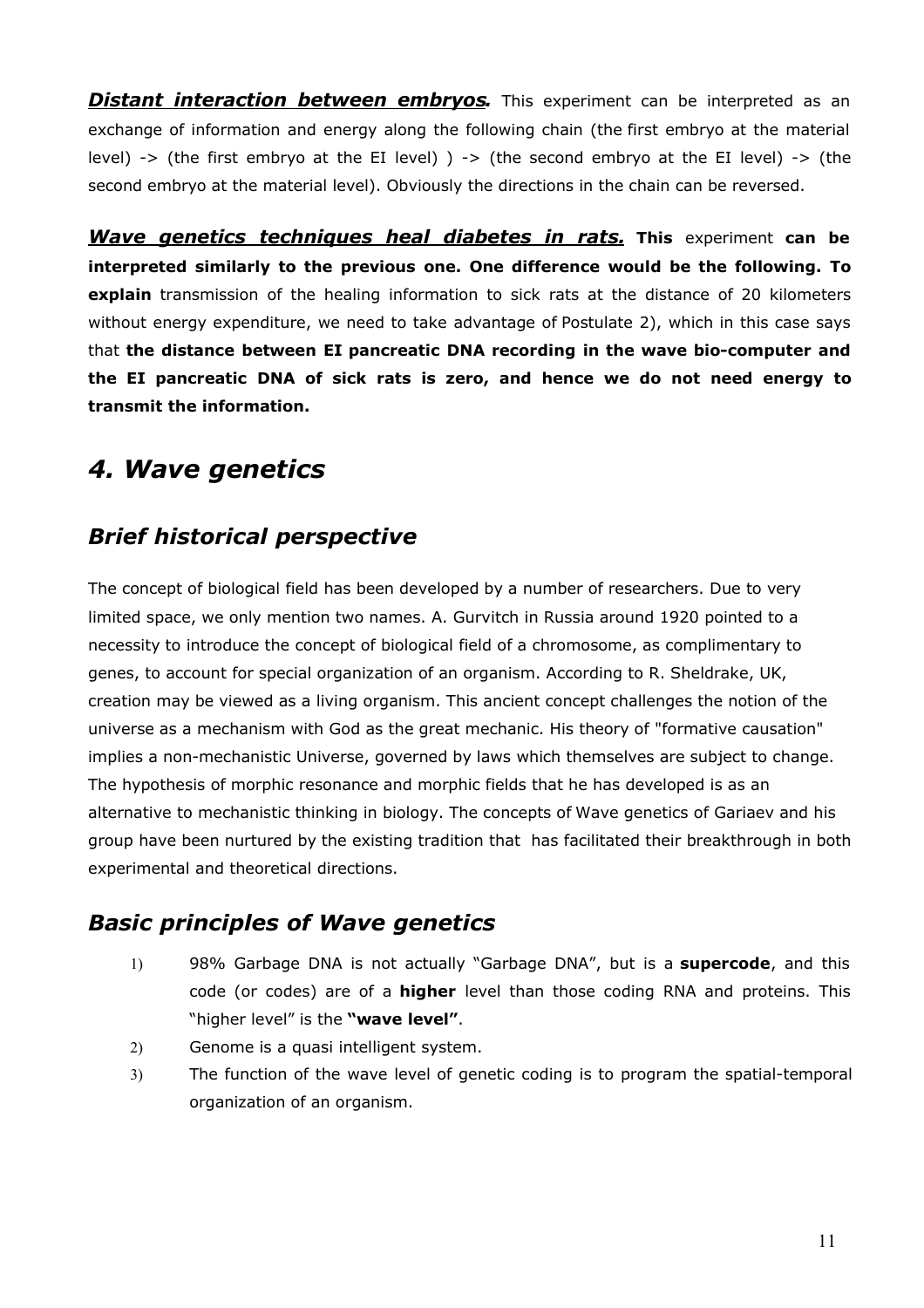Traditionally, genetics talks about DNA, RNA and proteins' speech and texts only. The standard linguistic structures of genome are realized at the material level in the form of sequences of "chemical letters" in a DNA chain consisting of the 2% coding DNA.

In Wave genetics the texts are realized at the material level in the form of sophisticated dynamic holograms (gene-holograms) in liquid crystals of the chromosome continuum.

#### **DNA wave bio-computer**

Short term information on gene-holograms is the result of interference recordings on the intercellular water structures of spatial light and sound images of the current condition of cells. And these images are read by the light and sound radiations of the chromosomes, transmitted to the neighboring cells informing them about the condition of the cell sending the information. Such an operation is performed by each cell in the organism, and there billions of those. Thus all the cells in the organism form a combined unified informational space, which functions like a DNA wave bio-computer. This bio-computer processes, in real time, information about metabolic processes in cells.

Another type of bio-holographic information is of morphogenetic nature, and therefore it is fixed for a particular organism. It changes in time very slowly in the process evolution of bio systems and is inherited. The DNA wave bio-computer a quasi intelligent system, which operates with its own languages, similar to human ones, which we are only beginning to understand. **The linguistic structures of genome at this level are** *true* **speech and** *true* **texts.** By this we mean that quasi intelligent decisions are made regarding regulation of the structure and functions of an organism and its parts.

#### **Genome: a quasi intelligent system**

Classical genetics has discovered experimentally that genetic RNA texts contain ambiguous words (homonyms) which may have more than one meaning, and the choice of the meaning is determined by the context. The significance of this discovery which was missed by genetics, is as follows. These words (homonyms) code critically significant molecules: proteins. If such a wordcode has two meanings, and one of them is wrong for creation of a particular required protein, this will result in a biochemical accident and death of the organism. So, for example, the word 'ring' can code two different meanings: '*a circle'* and '*a place of competition'* of boxers. In order to give the precise and unique meaning to a homonym, the genetic apparatus must first

 '*comprehend' the* meaning of the RNA text and only then make a decision, what precise meaning to give to a word-homonym. This example clearly illustrates that the genetic apparatus has quasi-intelligence and is capable to quasi-thinking at the molecular level and at the level the genome-biocomputer.

### **Wave genetics explains some puzzling real life phenomena**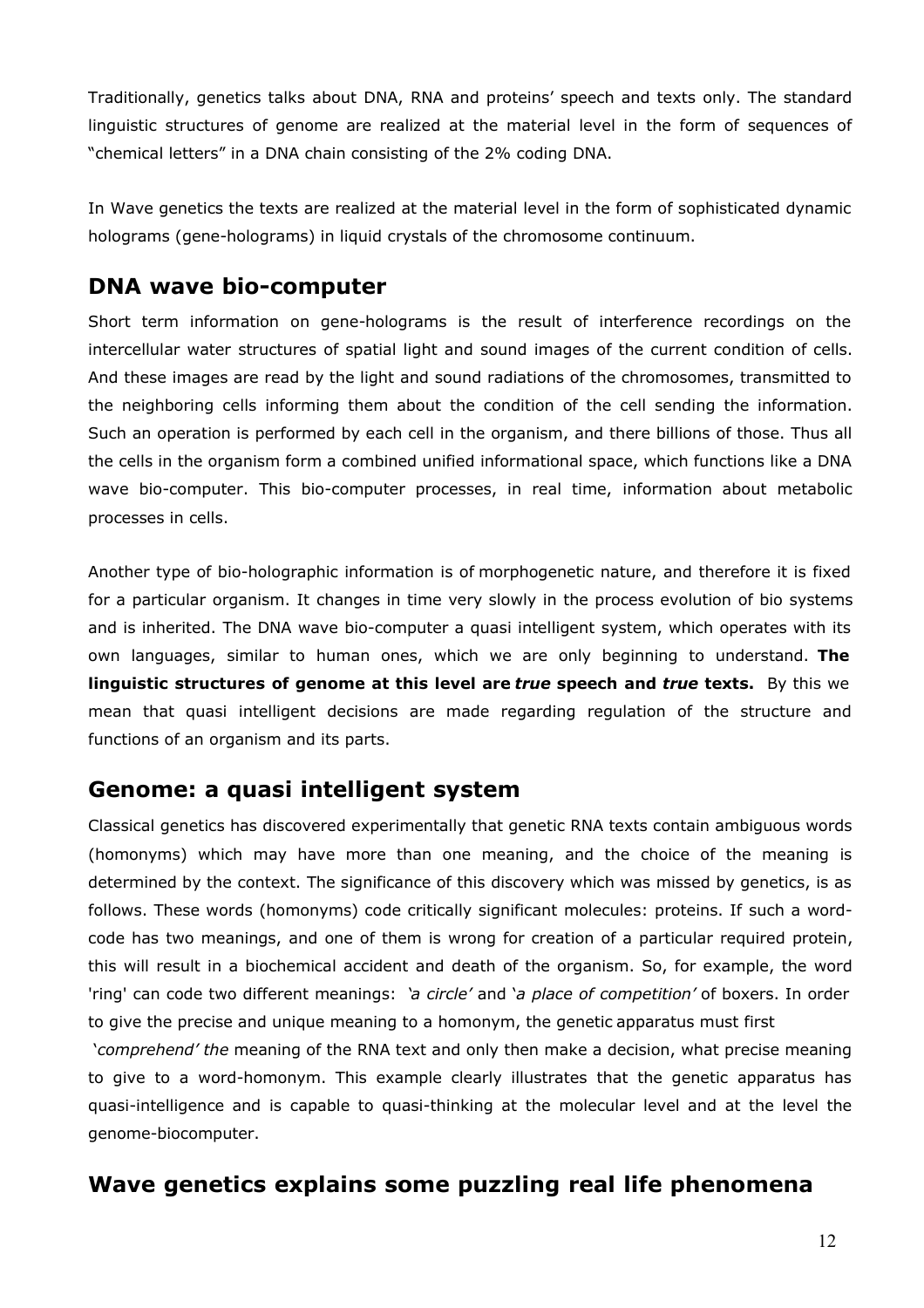**Telegony.** This is a phenomenon known to occur among both animals and humans which cannot be explained from the perspectives of classical genetics. It consists in that when a female has her first sexual intercourse and then years later gives birth to a child from another male, her child may have genetic characteristics of her first sexual partner. For example, a white woman who had originally sexual intercourse with a black man, may later in her life give birth to a mixed race baby from a white man. The Wave genetics considers this as a real life example of DNA phantom effect, and views it as a striking confirmation of Wave genetics principles. **In this case the first male leaves his wave signature i.e. he "imprints" his DNA phantom in the genetic apparatus of the female. It appears that this phantom is more powerful than DNA phantoms of other males.**

**Abortion.** A similar explanation is apparently valid in the case when a woman after an abortion experiences something like birth contractions at the ninth month of pregnancy. Such sufferings, as well as some other negative health phenomena, may follow the woman for years. A possible explanation would be that that the aborted embryo has left its phantom in the mother's womb.

#### **Perspectives**

We now have a paradoxical situation in genetics, molecular biology, and medicine, in general, that is both grave and promising at the same time. Long ago, science decided to investigate the genetic codes of human beings. Science has recently completed the 10 years long effort, called the **Genome,** of mapping the DNA sequences of humans. All the letters and sequences of the DNA codes of humans are known by now.

Thanks to these results, the forces of trans-genetic engineering have been gathering momentum. Already, scientists have introduced artificial gene sequences into sets of plants, animals, and bacteria, which are being used as carriers of these artificially introduced genes. Such experiments have been thought to hold great potential in human health applications, promising possible cures for many diseases and disabilities, and in the creation of disease resistant food stuffs, promising a greater abundance of food.

**Paradoxically, the more success we have in such genetics and molecular biology technologies, the farther we seem to be from understanding the actual foundational principles, the inner workings, of the genetic codes.** So far, successes in this direction have mainly been concerned with functions of particular gene sequences that act to fabricate various proteins, which are building materials for cells. These particular gene sequences comprise only 2% of the genetic memory found in the chromosomes. The other 98%, the major part of the chromosomes, is not understood by genetics, and has for some odd reason been labeled as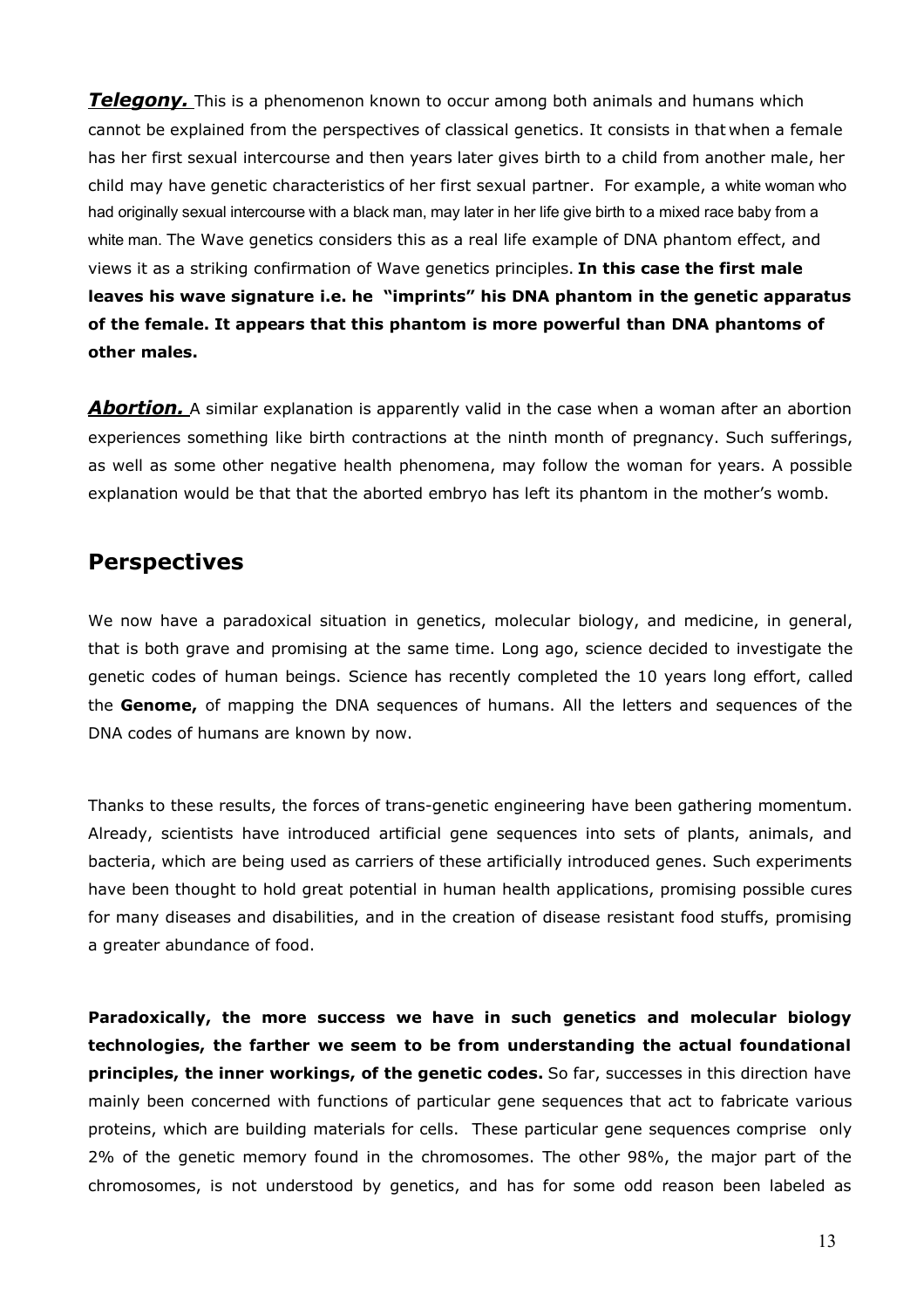"junk" DNA. Many hypothesis have been brought forward to attempt to account for the reasons for the existence of this "junk" DNA; ranging from considering that this 98% majority of the DNA might be acting as "assistants" for the primary DNA sequences; to explaining that this 98% majority of DNA arises as a "cemetery of viruses", a rather difficult notion.

To ignore, or to, so critically, underestimate the role of 98% of the human genome, is an appreciable error. Moreover, whether we correctly see the true role of the genetic information represented by the known 2% of the DNA, is still an open question, especially in the situation where the remaining 98% of the DNA is presently "terra incognita", an unknown terrain. Presently, our understanding of DNA is very limited. With our present understanding, we cannot cure cancer, we cannot resist AIDS, we have not defeated tuberculosis, nor can we at present prolong significantly the lives of people. Initial promises of bright future, based on creations of trans-genetic research, have actually turned out to be only dangerous trans-genetic foodstuffs, hazardous to the biosphere on which our very lives depend. The cloning of animals has produced only ugly and useless creatures, or animals that grow old and die abnormally rapidly, as in the well-known case of the cloned sheep, Dolly. And it is quite natural that these results cause alarm within the scientific community.

A large group of Swedish scientists has recently produced the following example: http://www.psrast.org/defknthe.htm. How are we to escape from this condition of an abundance of flawed and dangerous experiments, where many inconsistent and hazardous results are caused by lack of proper understanding of 98% of the DNA sequences, and a dramatic deficiency in understanding the true foundational principles of the operations of DNA, the chromosomes, and the human genome? This same group of Swedish scientists has pointed that one of the principle directions for improving our understandings of DNA is represented by developments such as http://www.rialian.com/rnboyd/dna-wave.doc

The essence of our ideas, which have already found some practical applications, is the following. We proceed from very simple strategic reasoning. For success in our attempts to treat various medical problems and to sharply slow down the processes of human aging, it is clearly necessary to understand the languages by which cells communicate with each other. We have managed to accomplish this, to some extent. It appears that the languages we were looking for, are, in fact, hidden in the 98%, "junk" DNA, contained in our own genetic apparatus: http://selfmanaging.net/genetica/Zip/V\_Genetica%20(Kniga).zip.

The basic principle of these languages is similar to the language of holographic images http://www.self-managing.net/genetica/Zip/Nestazionarn\_golografia.zip based on principles of laser radiations of the genetic structures, http://self